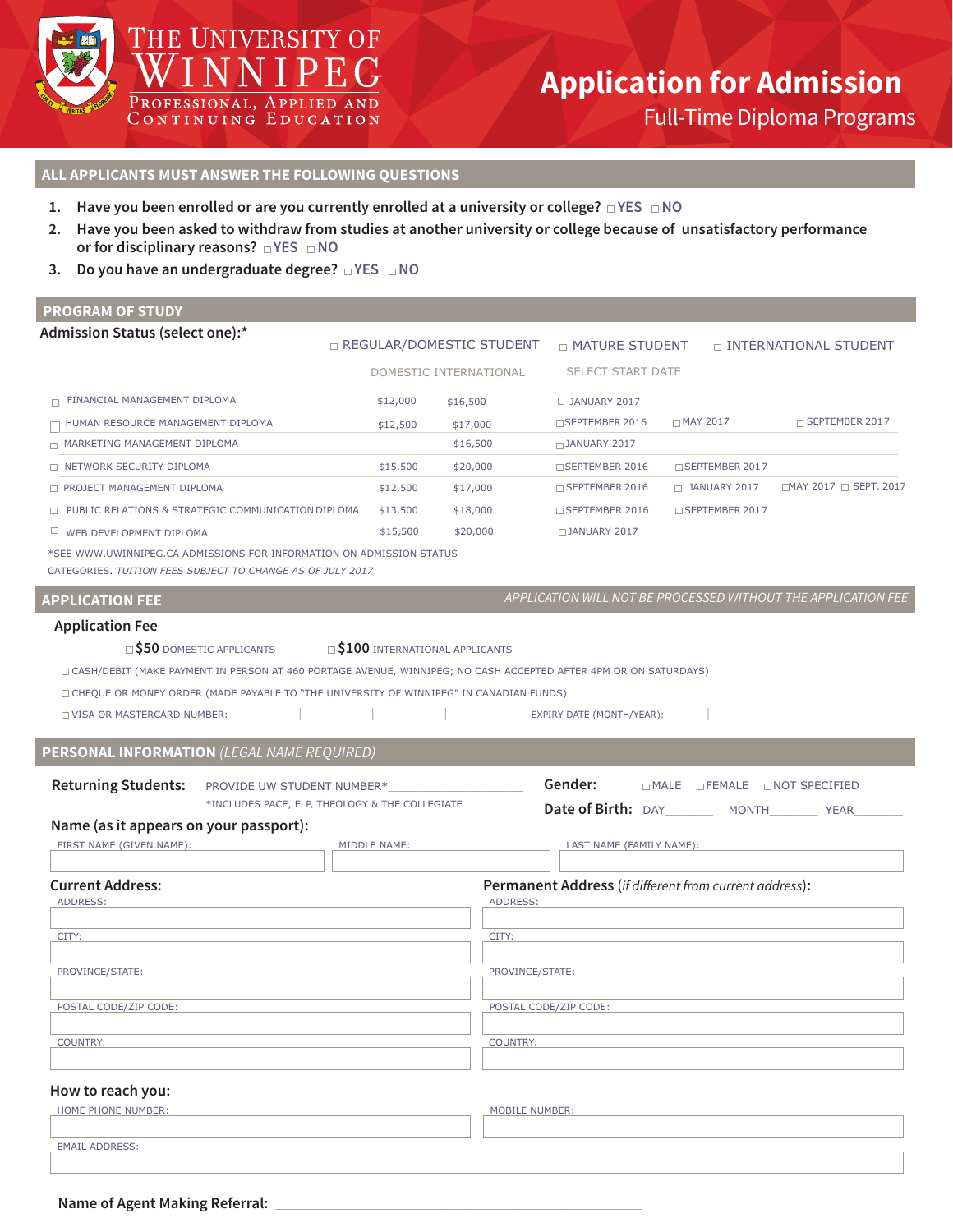# **PERSONAL INFORMATION (CONTINUED)**

#### **Citizenship and Immigration Status:**

### **If you are a Canadian citizen, complete the following:**  CANADIAN CITIZEN: IF YOU WERE BORN OUTSIDE OF CANADA DATE OF ENTRY: YEAR MONTH

# **If not a Canadian citizen, complete the following:**

 $\square$  PERMANENT RESIDENT: COUNTRY OF ORIGIN: DATE OF ENTRY: YEAR\_\_\_\_\_\_\_\_\_\_ MONTH

#### TEMPORARY RESIDENT AUTHORIZATION (STUDY PERMIT) HAVE YOU APPLIED FOR A TEMPORARY RESIDENT AUTHORIZATION? IT YES IT NO COUNTRY OF ORIGIN: CITIZENSHIP:

#### **Please include one of the following:**

 $\Box$  LANDED IMMIGRANT PAPERS  $\Box$  CONVENTION REFUGEE DOCUMENTATION PHOTOCOPY OF PASSPORT PICTURE PAGE (INTERNATIONAL STUDENTS ONLY)

### **Aboriginal Ancestry:**

The Aboriginal Student Services Centre (ASSC) offers services, events and information on sources of funding that may be of interest to you. By declaring your status, you will help in the development of new services and events for First Nations, Métis and Inuit students:  $\Box$  FIRST NATIONS (STATUS)  $\Box$  FIRST NATIONS (NON-STATUS)  $\Box$  INUIT  $\Box$  METIS  $\Box$  ABORIGINAL/INDIGENOUS

#### **Accessibility:**

Accessibility Services assists with confidential academic accomodation and support plans for students who identify themselves as having a disability or temporary health condition. For more information, call Accessibility Services at (204) 779-UWIN (8946).

 $\Box$  CONTACT ME ABOUT SERVICES AVAILABLE IN ACCESSIBILITY SERVICES

**PREVIOUS EDUCATION** *PLEASE INCLUDE TRANSCRIPTS FOR ALL PREVIOUS + CURRENT POST-SECONDARY PROGRAMS OF STUDY*

# **Highest Level of Education Attained:**

| $\Box$ bachelor's degree-<br>□ HIGH SCHOOL | ם MASTER'S DEGREE | $\neg$ PH.D. |
|--------------------------------------------|-------------------|--------------|
|--------------------------------------------|-------------------|--------------|

#### **Academic institution currently attending or last attended:**

NAME OF INSTITUTION:

| ADDRESS OF INSTITUTION:              |                         |                       |                 |
|--------------------------------------|-------------------------|-----------------------|-----------------|
|                                      |                         |                       |                 |
| CITY:                                | PROVINCE/STATE:         | POSTAL CODE/ZIP CODE: | <b>COUNTRY:</b> |
|                                      |                         |                       |                 |
| DATES ATTENDED:                      | <b>GRADUATION DATE:</b> |                       |                 |
|                                      |                         |                       |                 |
| CERTIFICATE/DIPLOMA/DEGREE ATTAINED: |                         |                       |                 |
|                                      |                         |                       |                 |

# **PRIMARY LANGUAGE** *(primary language refers to your first language)*

The language of instruction at the university is English. You must have a level of ability in English that allows you to participate in all aspects of university study, including lectures, reading, writing, and discussion.

If English is not your first/primary language and you are not from an English Exempt Country, you must provide supporting documentation to show you meet the requirement.

#### **GIVEN THE OPTIONS, PLEASE SELECT THE ONE THAT BEST DESCRIBES YOU:**

English Language Test (i.e. TOEFL or IELTS)

● A minimum overall IELTS band score of 6.5 and a minimum of 6.0 in the Writing and Reading categories.

● A minimum TOEFL score of 80 (internet based) and a minimum or 21 for the Writing and Reading categories.

|  | Successful completion of Academic Level 5 at the English Language Program |  |  |  |  |
|--|---------------------------------------------------------------------------|--|--|--|--|

CanTEST

Ten consecutive years of residency in Canada (may include years of study in Canada)

- Three years of full-time education in English at secondary (high school) or post-secondary (university or college) levels in Canada
- Graduation from a Canadian high school with at least one Grade 12 Core/Focus English with a minimum grade of 70%
- Achieved a minimum grade of four (B) on the International Baccalaureate Higher Level English course, or a minimum grade of three (B) on the Advanced Placement English examination (Language Composition; Literature and Composition)

Graduation from a Canadian curriculum high school outside of Canada with at least one Grade 12 English with a minimum grade of 75%

- I am from an English Exempt Country
- I have not met the English Proficiency Requirement

Note: The university reserves the right to request additional documentation which may include the submission of a standardized test of English. English language tests older than two years will not be considered.

Please provide a copy of the official results for verification purposes.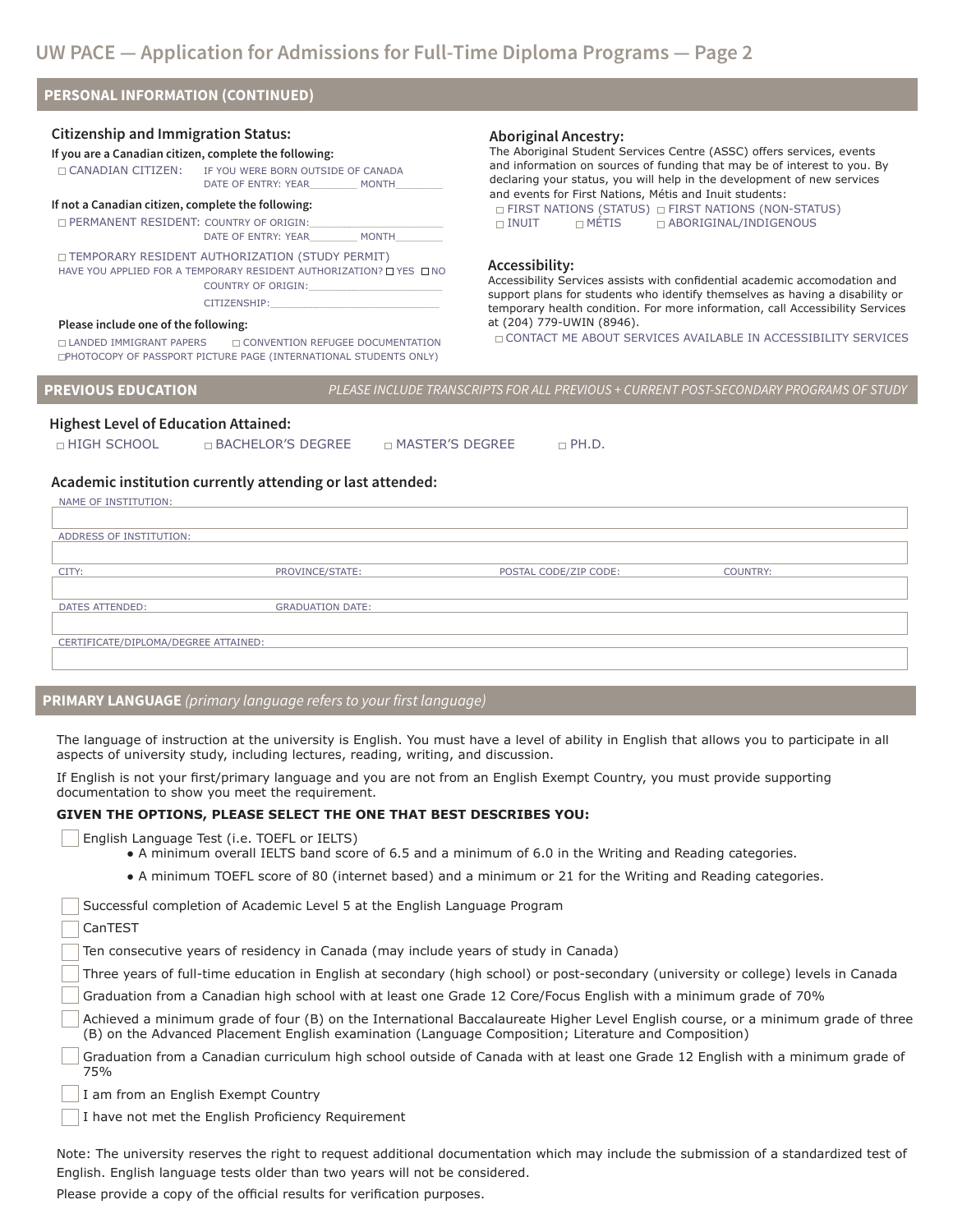| <b>FINANCIAL AID (DOMESTIC STUDENTS ONLY)</b>                                                                                                   |                                                                               |                                                                        |      |  |
|-------------------------------------------------------------------------------------------------------------------------------------------------|-------------------------------------------------------------------------------|------------------------------------------------------------------------|------|--|
| Are you currently seeking funding from any of the following agencies or organizations? Check all that apply:                                    |                                                                               |                                                                        |      |  |
| <b>IN MANITOBA COMPETITIVENESS: TRAINING AND TRADE</b><br><b>DI MANITOBA STUDENT AID</b><br><b>DEIRST NATIONS EDUCATIONAL AUTHORITY OR BAND</b> |                                                                               | <b>NORKERS COMPENSATION BOARD OF MANITOBA</b><br>OTHER, PLEASE SPECIFY |      |  |
| Are you currently receiving Employment Insurance Benefits?                                                                                      |                                                                               |                                                                        |      |  |
| □ YES □ NO* IF YES, PLEASE PROVIDE THE DATE YOUR BENEFITS COMMENCED: DAY MONTH                                                                  |                                                                               |                                                                        | YEAR |  |
| *If you are NOT receiving Employment Insurance benefits:                                                                                        |                                                                               |                                                                        |      |  |
| 1. HAVE YOU RECEIVED BENEFITS WITHIN THE LAST 36 MONTHS?                                                                                        |                                                                               | $\Box$ YES<br>$\Box$ NO                                                |      |  |
| 2. HAVE YOU HAD A MATERNITY OR PARENTAL CLAIM IN THE LAST 60 MONTHS?                                                                            |                                                                               | $\Box$ YES<br>$\Box$ NO                                                |      |  |
| 3. ARE YOU ON OR ELIGIBLE FOR PROVINCIAL/MUNICIPAL INCOME ASSISTANCE?                                                                           |                                                                               | $\Box$ NO<br>$\Box$ YES                                                |      |  |
| 4. ARE YOU A LOW-INCOME PARENT WITH DEPENDENT CHILD(REN)                                                                                        |                                                                               | $\Box$ YES<br>$\Box$ NO                                                |      |  |
| <b>APPLICATION CHECKLIST</b>                                                                                                                    | APPLICATION WILL NOT BE PROCESSED IF IT IS MISSING ANY REQUIRED DOCUMENTATION |                                                                        |      |  |
| <b>Checklist of required supporting documents:</b>                                                                                              |                                                                               |                                                                        |      |  |
| $\Box$ CITIZENSHIP & IMMIGRATION CANADA DOCUMENTATION<br>□ LANDED IMMIGRANT PAPERS<br><b>D PERMANENT RESIDENCY CARD (BOTH SIDES)</b>            |                                                                               | □ CONVENTION REFUGEE DOCUMENTATION                                     |      |  |
| $\sim$ CLIRRICLILLIM VITAE                                                                                                                      |                                                                               |                                                                        |      |  |

**CURRICULUM VITAE** Detailing full employment history.

ACADEMIC TRANSCRIPTS Proof of graduation and official academic transcripts, including copies of any degrees.

**ENGLISH LANGUAGE PROFICIENCY** 

Official scores must be sent directly to UWinnipeg from the respective testing office. IELTS results, however, must be retrieved online. Please provide a copy of your IELTS report for verification purposes.

#### APPLICATION FEE

- \$50 Application fee for Domestic/Mature Students
- \$100 Application fee for International student

# ACADEMIC TRANSCRIPTS

Proof of graduation and official academic transcripts, including copies of any degrees

All original transcripts from Canadian educational institutions must be submitted and will be kept by UWPACE All original transcripts from international educational institutions must be presented for verification and a copy will be kept by UWPACE

*Please be prepared to present PACE with a copy of your visa documentation and study permit documentation immediately on receipt of these documents from the Canadian government.*

**OFFICE USE ONLY**

 $\Box$  STUDENT NUMBER

 $\square$  RECEIPT

 $\Box$  TRANSFER CREDITS DATE RECEIVED:

POST-DEGREE VERIFIED